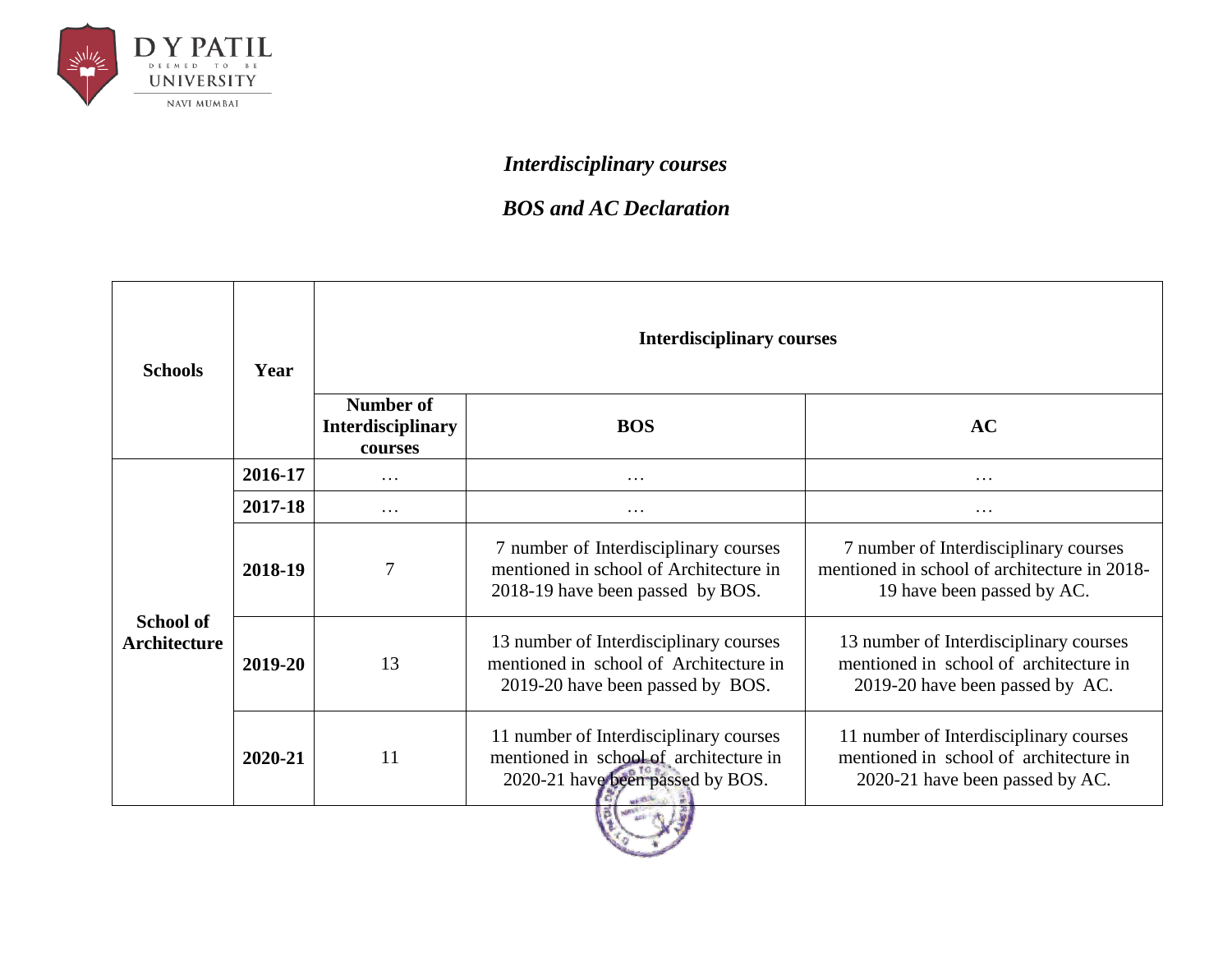

# $\underset{\mathbf{D}}{\mathbf{D}}\underset{\mathbf{E}}{\mathbf{Y}}\underset{\mathbf{E}}{\mathbf{P}}\underset{\mathbf{E}}{\mathbf{A}}\underset{\mathbf{E}}{\mathbf{E}}\underset{\mathbf{D}}{\mathbf{D}}\underset{\mathbf{E}}{\mathbf{E}}\underset{\mathbf{E}}{\mathbf{E}}\mathbf{I}}\underset{\mathbf{E}}{\mathbf{E}}\mathbf{L}$ **UNIVERSITY**

| <b>NAVI MUMBAI</b>                     |         |          |                                                                                                                       |                                                                                                                      |  |
|----------------------------------------|---------|----------|-----------------------------------------------------------------------------------------------------------------------|----------------------------------------------------------------------------------------------------------------------|--|
| <b>School of</b><br><b>Biotech</b>     | 2016-17 | 48       | 48 number of Interdisciplinary courses<br>mentioned in school of Biotechnology in<br>2016-17 have been passed by BOS. | 48 number of Interdisciplinary courses<br>mentioned in school of Biotechnology in<br>2016-17 have been passed by AC. |  |
|                                        | 2017-18 | 52       | 52 number of Interdisciplinary courses<br>mentioned in school of Biotechnology in<br>2017-18 have been passed by BOS. | 52 number of Interdisciplinary courses<br>mentioned in school of Biotechnology in<br>2017-18 have been passed by AC. |  |
|                                        | 2018-19 | 66       | 66 number of Interdisciplinary courses<br>mentioned in school of Biotechnology in<br>2018-19 have been passed by BOS. | 66 number of Interdisciplinary courses<br>mentioned in school of Biotechnology in<br>2018-19 have been passed by AC. |  |
|                                        | 2019-20 | 63       | 63 number of Interdisciplinary courses<br>mentioned in school of Biotechnology in<br>2019-20 have been passed by BOS. | 63 number of Interdisciplinary courses<br>mentioned in school of Biotechnology in<br>2019-20 have been passed by AC. |  |
|                                        | 2020-21 | 68       | 68 number of Interdisciplinary courses<br>mentioned in school of Biotechnology in<br>2020-21 have been passed by BOS  | 68 number of Interdisciplinary courses<br>mentioned in school of Biotechnology in<br>2020-21 have been passed by AC. |  |
| <b>School of</b><br><b>Engineering</b> | 2016-17 | $\cdots$ | .                                                                                                                     | $\cdots$                                                                                                             |  |
|                                        | 2017-18 | $\cdots$ | .                                                                                                                     | .                                                                                                                    |  |
|                                        | 2018-19 | $\cdots$ | $\cdots$                                                                                                              | $\cdots$                                                                                                             |  |
|                                        | 2019-20 | $\cdots$ | $\cdots$                                                                                                              | $\cdots$                                                                                                             |  |
|                                        | 2020-21 | 63       | 63 number of Interdisciplinary courses<br>mentioned in school of Engineering in<br>2020-21 have been passed by BOS.   | 63 number of Interdisciplinary courses<br>mentioned in school of Engineering in 2020-<br>21 have been passed by AC.  |  |
| <b>School of</b>                       | 2016-17 | $\cdots$ | <b>MERCH</b>                                                                                                          | $\cdots$                                                                                                             |  |

10 1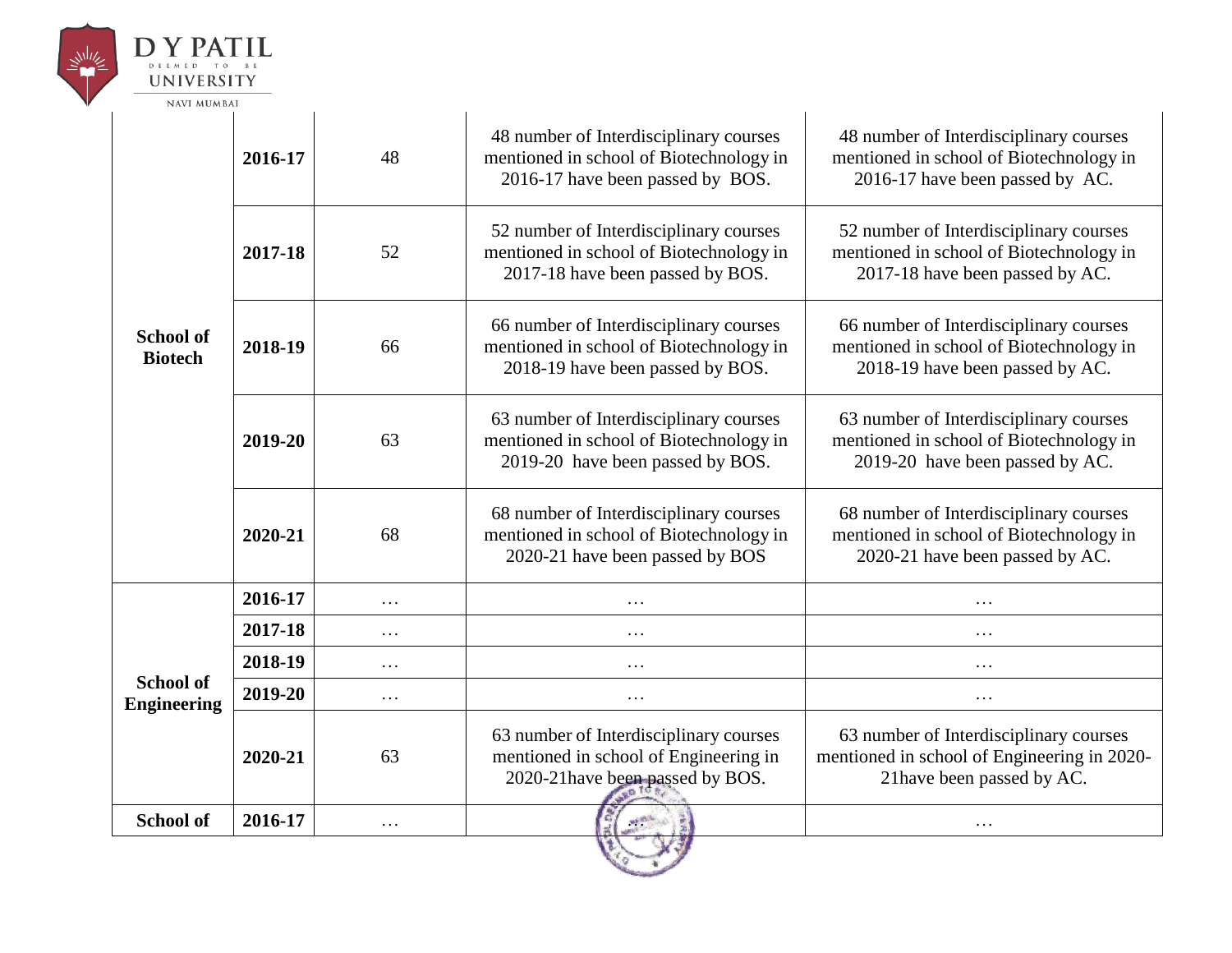



| <b>NAVI MUMBAI</b>                    |         |     |                                                                                                                     |                                                                                                                    |  |  |
|---------------------------------------|---------|-----|---------------------------------------------------------------------------------------------------------------------|--------------------------------------------------------------------------------------------------------------------|--|--|
| Law                                   | 2017-18 | .   |                                                                                                                     |                                                                                                                    |  |  |
|                                       | 2018-19 | 38  | 38 number of Interdisciplinary courses<br>mentioned in school of LAW in 2018-19<br>have been passed by BOS.         | 38 number of Interdisciplinary courses<br>mentioned in school of LAW in 2018-19<br>have been passed by AC.         |  |  |
|                                       | 2019-20 | 38  | 38 number of Interdisciplinary courses<br>mentioned in school of LAW in 2019-20<br>have been passed by BOS.         | 38 number of Interdisciplinary courses<br>mentioned in school of LAW in 2019-20<br>have been passed by AC.         |  |  |
|                                       | 2020-21 | 38  | 38 number of Interdisciplinary courses<br>mentioned in school of LAW in 2020-21<br>have been passed by BOS.         | 38 number of Interdisciplinary courses<br>mentioned in school of LAW in 2020-21<br>have been passed by AC.         |  |  |
| <b>School of</b><br><b>Management</b> | 2016-17 | 124 | 124 number of Interdisciplinary courses<br>mentioned in school of Management in<br>2016-17 have been passed by BOS. | 124 number of Interdisciplinary courses<br>mentioned in school of Management in<br>2016-17 have been passed by AC. |  |  |
|                                       | 2017-18 | 124 | 124 number of Interdisciplinary courses<br>mentioned in school of Management in<br>2017-18 have been passed by BOS. | 124 number of Interdisciplinary courses<br>mentioned in school of Management in<br>2017-18 have been passed by AC. |  |  |
|                                       | 2018-19 | 124 | 124 number of Interdisciplinary courses<br>mentioned in school of Management in<br>2018-19 have been passed by BOS. | 124 number of Interdisciplinary courses<br>mentioned in school of Management in<br>2018-19 have been passed by AC. |  |  |
|                                       | 2019-20 | 124 | 124 number of Interdisciplinary courses<br>mentioned in school of Management in<br>2019-20 have been passed by BOS. | 124 number of Interdisciplinary courses<br>mentioned in school of Management in<br>2019-20 have been passed by AC. |  |  |

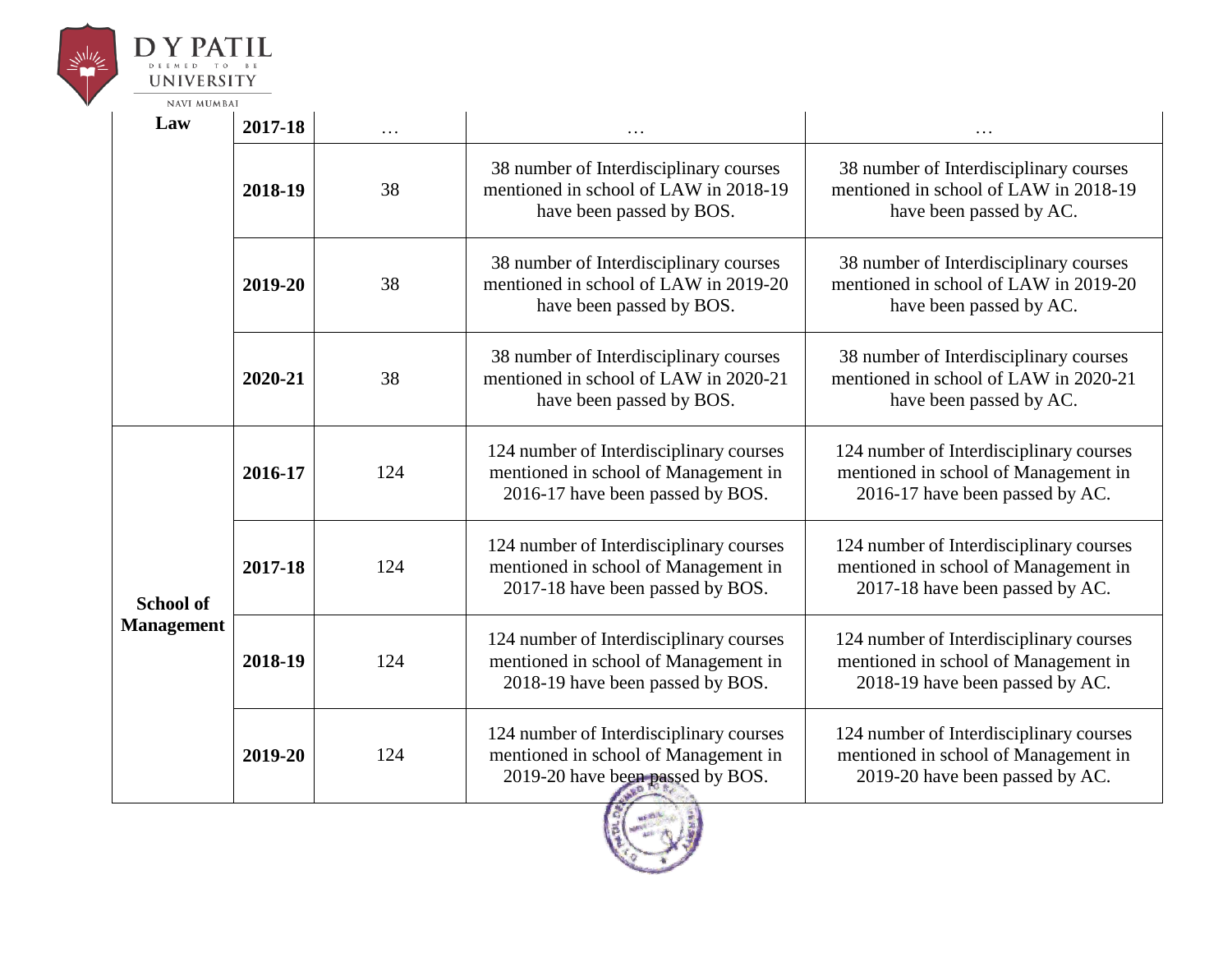

# $\begin{array}{c}\n\mathbf{D}\mathbf{Y}\mathbf{P}\mathbf{A}\mathbf{T}\mathbf{I}\mathbf{L} \\
\mathbf{U}\mathbf{N}\mathbf{I}\mathbf{V}\mathbf{E}\mathbf{R}\mathbf{S}\mathbf{I}\mathbf{T}\mathbf{Y}\n\end{array}$

| <b>NAVI MUMBAI</b>                  |         |          |                                                                                                                                                        |                                                                                                                                                       |
|-------------------------------------|---------|----------|--------------------------------------------------------------------------------------------------------------------------------------------------------|-------------------------------------------------------------------------------------------------------------------------------------------------------|
|                                     | 2020-21 | 122      | 122 number of Interdisciplinary courses<br>mentioned in school of Management in<br>2020-21 have been passed by BOS.                                    | 122 number of Interdisciplinary courses<br>mentioned in school of Management in<br>2020-21 have been passed by AC.                                    |
|                                     | 2016-17 | $\cdots$ | $\cdots$                                                                                                                                               | $\cdots$                                                                                                                                              |
|                                     | 2017-18 | $\cdots$ | $\cdots$                                                                                                                                               | .                                                                                                                                                     |
|                                     | 2018-19 | $\cdots$ | $\cdots$                                                                                                                                               | .                                                                                                                                                     |
| <b>School of</b><br><b>Pharmacy</b> | 2019-20 | 48       | 48 number of Interdisciplinary courses<br>mentioned in school of Pharmacy in<br>2019-20 have been passed by BOS.                                       | 48 number of Interdisciplinary courses<br>mentioned in school of Pharmacy in 2019-<br>20 have been passed by AC.                                      |
|                                     | 2020-21 | 99       | 99 number of Interdisciplinary courses<br>mentioned in school of Pharmacy in<br>2020-21 have been passed by BOS.                                       | 99 number of Interdisciplinary courses<br>mentioned in school of Pharmacy in 2020-<br>21 have been passed by AC.                                      |
| <b>SHTS</b>                         | 2016-17 | 26       | 26 number of Interdisciplinary courses<br>mentioned in school of hospitality and<br>Tourism Studies 2016-17 have been<br>passed by BOS.                | 26 number of Interdisciplinary courses<br>mentioned in school of hospitality and<br>Tourism Studies 2016-17 have been passed<br>by AC.                |
|                                     | 2017-18 | 33       | 33 number of Interdisciplinary courses<br>mentioned in school of hospitality and<br>Tourism Studie architecture in 2017-18<br>have been passed by BOS. | 33 number of Interdisciplinary courses<br>mentioned in school of hospitality and<br>Tourism Studie architecture in 2017-18 have<br>been passed by AC. |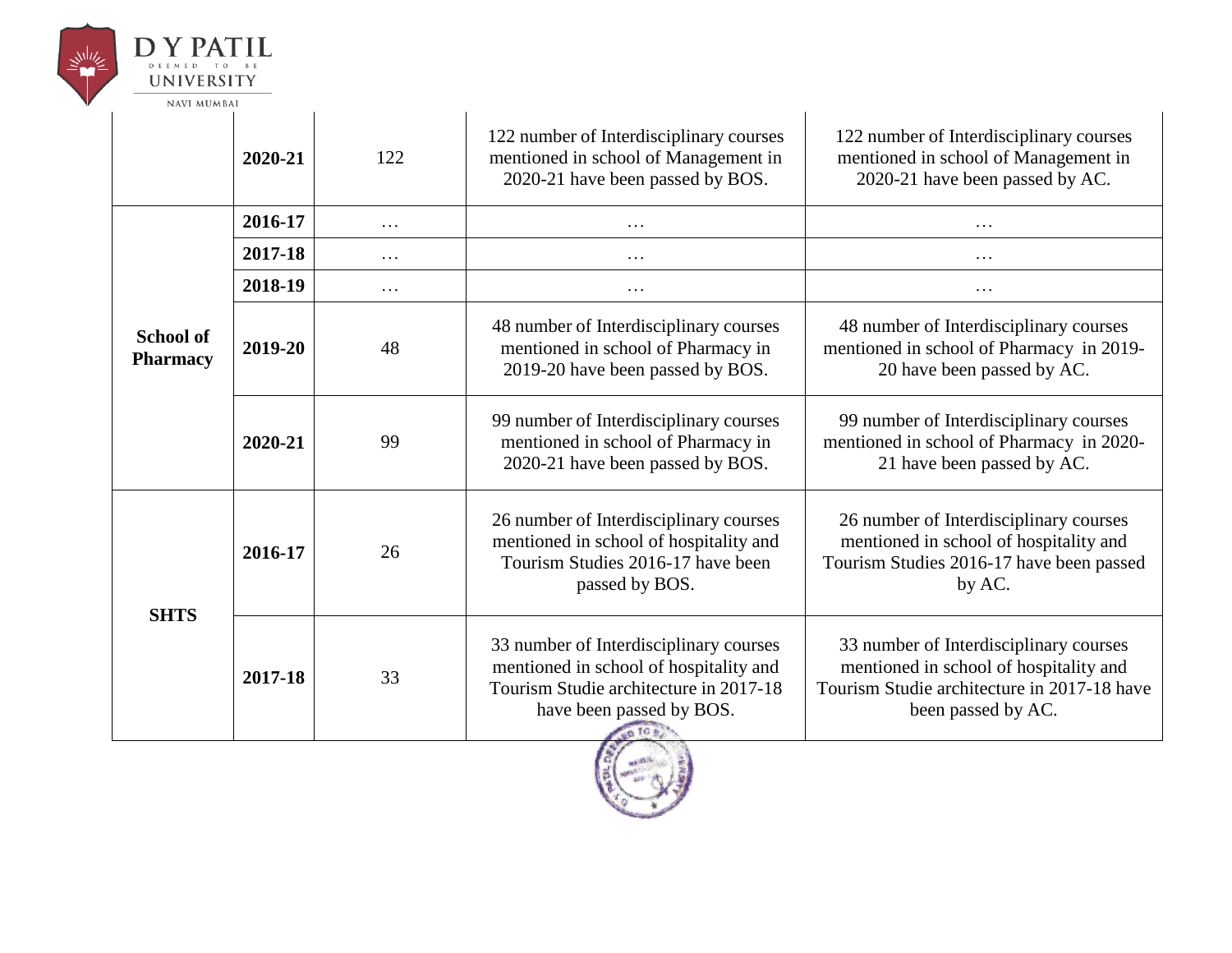

NAVI MUMBAI

|                                  | 2018-19 | 71  | 71 number of Interdisciplinary courses<br>mentioned in school of hospitality and<br>Tourism in 2018-19 have been passed by<br>BOS.  | 71 number of Interdisciplinary courses<br>mentioned in school of hospitality and<br>Tourism in 2018-19 have been passed by<br>AC.  |
|----------------------------------|---------|-----|-------------------------------------------------------------------------------------------------------------------------------------|------------------------------------------------------------------------------------------------------------------------------------|
|                                  | 2019-20 | 71  | 71 number of Interdisciplinary courses<br>mentioned in aschool of hospitality and<br>Tourism in 2019-20 have been passed by<br>BOS. | 71 number of Interdisciplinary courses<br>mentioned in aschool of hospitality and<br>Tourism in 2019-20 have been passed by<br>AC. |
|                                  | 2020-21 | 33  | 33 number of Interdisciplinary courses<br>mentioned in school of hospitality and<br>Tourism 2020-21 have been passed by<br>BOS.     | 33 number of Interdisciplinary courses<br>mentioned in school of hospitality and<br>Tourism 2020-21 have been passed by AC.        |
| <b>Health</b><br><b>Sciences</b> | 2016-17 | 510 | 510 number of Interdisciplinary courses<br>mentioned in Health Sciences in 2016-17<br>have been passed by BOS                       | 510 number of Interdisciplinary courses<br>mentioned in Health Sciences in 2016-17<br>have been passed by AC                       |
|                                  | 2017-18 | 506 | 506 number of Interdisciplinary courses<br>mentioned in Health Sciences in 2017-18<br>have been passed by BOS                       | 506 number of Interdisciplinary courses<br>mentioned in Health Sciences in 2017-18<br>have been passed by AC                       |
|                                  | 2018-19 | 475 | 475 number of Interdisciplinary courses<br>mentioned in Health Sciences in 2018-19<br>have been passed by BOS                       | 475 number of Interdisciplinary courses<br>mentioned in Health Sciences in 2018-19<br>have been passed by AC                       |